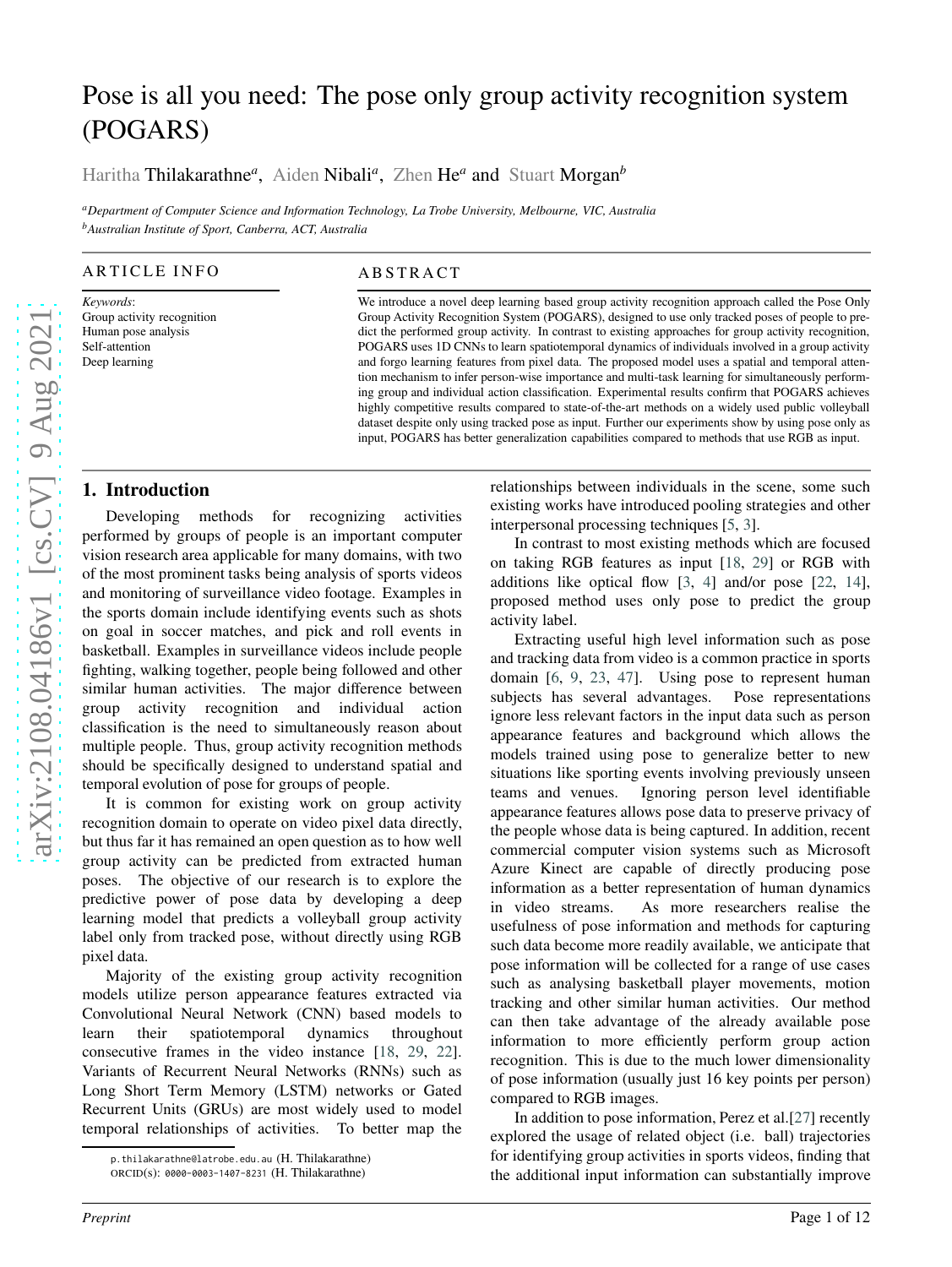classification accuracy. Our experiments partially support this finding, with the inclusion of ball tracklets exhibiting slightly improved empirical results. However, our approach is not reliant on ball trajectories to achieve high classification accuracy.

In this study we propose Pose Only Group Activity Recognition System (POGARS), a novel system for performing group activity recognition by utilizing extracted tracked pose as input. POGARS uses 1D CNNs to learn the spatiotemporal dynamics of individuals using their pose keypoint estimations and position tracklets. We found 1D CNNs were able to model the temporal dynamics in the video more effectively than the RNNs used by most existing methods for group activity recognition.

In most group activity settings, there are certain people who play more central roles than others, and are hence more predictive of the group activity recognition task. For example, when recognizing a spike in volleyball we expect more attention should be placed on the players directly involved with spiking and blocking the ball. POGARS uses a spatial self attention mechanism for identifying the importance of each individual for the particular group activity. In addition, temporal attention is also important. For instance, video frames at which the volleyball is passed can be considered as an important temporal instance in the video clip. Proposed approach uses a temporal self attention mechanism to assign different importance weights to the different video frames.

While recognizing group activity of the video instance, we simultaneously perform individual action recognition as an additional task, thus making our model perform multitask learning. This was found to result in a noticeable accuracy improvement with respect to the primary task of group activity recognition.

Though group activity recognition is an important research area in computer vision, there are few video datasets available for model evaluation. The volleyball dataset introduced by Ibrahim et al.[\[17\]](#page-10-7) is one of the most popular group activity recognition datasets. Existing works such as [\[18,](#page-10-0) [3](#page-9-1), [4,](#page-9-2) [22](#page-10-2)] have used the volleyball dataset to evaluate group activity recognition models. In order to evaluate and compare our proposed approach with the past related work, we have conducted our experiments on the volleyball dataset.

POGARS achieves 93.2% accuracy for group activity recognition by only using tracked pose information on the volleyball dataset. To contextualize this result, the state-of-the-art actor-transformer model proposed by Guvrilyuk et al.[\[14\]](#page-10-3) achieves 92.3% when using pose only (their state-of-the-art accuracy of 94.4% requires optical flow data as an additional input modality). Another very important benefit of only using tracked pose is that the trained model can generalize better to testing data with different characteristics by ignoring such factors as lighting conditions, team uniform colour, the colour of the court, audience appearance, etc. To test this hypothesis we created a skewed train/test split of the volleyball data where

the training data consisted of only games played in a single venue in the London 2012 Olympics and the test set consisted of matches from all other venues. The results show POGARS's accuracy only dropped slightly from 93.2% to 89.7% when using the skewed data. In contrast, a competitive I3D model [\[9](#page-10-4)] trained using RGB images as input showed a very large drop in accuracy, from 84.6% to 73.9%.

Our contributions can be summarized as follows:

- We propose POGARS, the first group activity recognition system that solely utilizes tracked poses as input. We showed a POGARS model trained on a single venue generalizes significantly better to different test venues compared to a competitive model trained on RGB.
- We performed a thorough architecture search and found a 1D CNN based approach that uses spatial and temporal attention outperformed the traditional approach of using RNNs for group activity recognition.
- We conducted experiments on a popular group activity recognition dataset to show that POGARS achieves near state-of-the- art accuracy by only using tracked pose for model input.

# **2. Related work**

In this section we review existing work in the area of group activity recognition and the use of deep learning techniques to solve the problem.

Group activity recognition considers the multi-person behavioral and interaction dynamics to interpret the collective activity instances. Most of the early work on group activity recognition is based on models that learn information in video frames using hand-crafted features. Hierarchical graphical models [\[20,](#page-10-8) [1](#page-9-4)] and dynamic Bayesian networks [\[48\]](#page-11-1) are some of the popular methods used for interpreting group activity in video. Choi et al. [\[10\]](#page-10-9) introduced a spatio-temporal feature descriptor based on shape context [\[7\]](#page-9-5) for interpreting collective activities of people. Hierarchical models such as [\[20](#page-10-8)] interpreted the group activity by representing the actions of each individual person as well as person to person interactions using a tree-like graphical descriptor. Handcrafted feature engineering approaches for collective activity recognition come with various limitations such as domain dependency, large computational costs and poorer resultant accuracy.

The focus of recent collective activity recognition models has shifted towards using deep neural networks [\[41\]](#page-10-10). Deng et al. [\[12](#page-10-11)] introduced Structure Inference Machine , which has a RNN based backbone for analyzing interactions between people in the scene in order to recognize group activity. Ibrahim et al. [\[18](#page-10-0)] proposed a group activity recognition model that consists of two LSTM based sub models where the first one encodes the individual player level actions and their temporal dynamics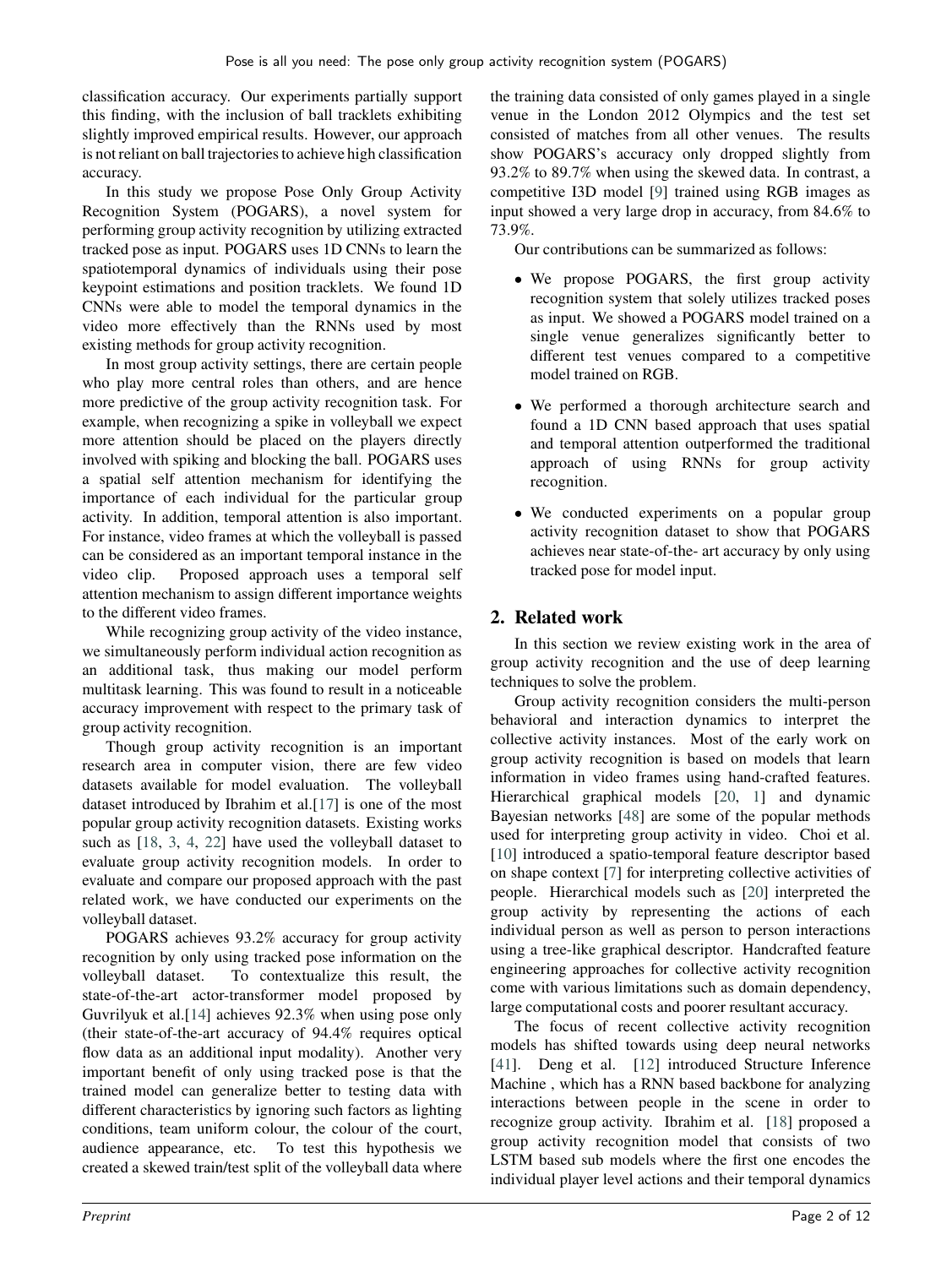while a second model fuses outputs from the first model for providing temporal dynamics of the group activity. Inspired by this work, two-level RNN based hierarchical methods have become the most popular approach in the domain of collective activity recognition [\[18,](#page-10-0) [29,](#page-10-1) [37,](#page-10-12) [28\]](#page-10-13). Though these models learn the spatial features of each person in the scene, most of them don't consider the spatial position of the individuals. In contrast to the above existing work, our proposed model uses person level pose and spatial location information (position tracklets) for predicting the collective activity since combination of pose and location information is a dense information representation.

In order to learn relations between individuals, Wu et al.[\[42\]](#page-10-14) employed graph convolutional networks in their Actor Relation Graph (ARG) designed for identifying group activities. 2D CNNs are used to extract features from person bounding boxes which are used to capture the appearance and position relations between actors by ARG. In contrast to ARG, our proposed model is able to learn the temporal relationship of the individuals in the group activity through the inclusion of 1D convolutional layers.

Azar et al. [\[3](#page-9-1)] proposed a multi-stream CNN framework for group activity recognition which uses optical flow, warped optical flow, pose heatmaps and the RGB frame as different input modalities for the predictive model. Features extracted from CNNs are first applied to each input stream and then fused to produce the group activity prediction for video instances. Azar et al. [\[4](#page-9-2)] recently introduced Convolutional Relational Machine (CRM). Emphasizing the importance of spatial position information of individuals in group activity classification, the authors have proposed to learn the spatial relations between the activities of people using activity maps in CRM. Similarly to [\[3\]](#page-9-1), CRM also uses optical flow information to enhance prediction accuracy.

Following a similar approach of using CNNs to predict group activities in videos, Gavrilyuk et al.[\[14](#page-10-3)] introduced an actor-transformer model which uses optical flow for representing temporal dynamics while pose information has been used for interpreting spatial information of the people. Our method does not use optical flow information as input due to the high computational costs.

## **2.1. Pose-based action recognition**

Pose data is lightweight and more robust to visual clutter and noise compared to RGB data. Hence, many individual action recognition models use different forms of pose data representations as input feature embeddings [\[21,](#page-10-15) [6,](#page-9-3) [40,](#page-10-16) [47\]](#page-11-0). Zhu et al. [\[47](#page-11-0)] introduced "Action Machine" which first feeds cropped images of people as input into an I3D model [\[9\]](#page-10-4). The model has a RGB stream and also a pose stream. These two streams are fused together to predict action classes. In contrast to these works (which perform individual action recognition), we perform group activity recognition using tracked pose data.

Inspired by the success of pose-based individual action recognition, Lu et al. [\[22\]](#page-10-2) proposed a group activity

recognition model built from pose skeleton data and deep RGB features of individuals in each video frame. Temporal dynamics of group activity were learnt using GRUs.

Perez et al.[\[27\]](#page-10-6) recently proposed a skeleton-based relational reasoning model for group activity analysis which uses pose skeleton data and ball tracklets for learning interactions between individuals in related objects.

When compared to all the models in this section we differ in the following ways: 1) we use only pose data instead of both RGB and pose data; and 2) we are the only solution that uses 1D CNNs to model temporal patterns.

## **2.2. Attention models**

Attention has been successfully applied to both computer vision and natural language understanding domains [\[24,](#page-10-17) [44\]](#page-10-18). In the most recent studies, collective activity recognition models have used attention mechanisms either as spatial attention or temporal attention. Ramanathan et al. [\[29](#page-10-1)] introduced the concept of key actors to understand collective activity. A bidirectional LSTM based model was used to represent the tracks of people in the scene and the model is capable of attending for a subset of the people actively engaged in collective activity. The latent embedding model introduced by Tang et al. [\[35](#page-10-19)] consisted of an attention mechanism to encode the importance of each individual person in the collective activity scenario.

In order to identify video frames which make more contribution towards the prediction, different temporal attention approaches have been used in group activity recognition problem domain [\[38,](#page-10-20) [30](#page-10-21)]. Attention mechanisms employed in these models were designed to extract a small subset of predictive frames from the whole temporal span of the video. Instead of making a hard decision to include frames as these works do (so-called "hard attention"), we use a soft temporal attention mechanism in POGARS which weights the contribution of features from each temporal instant.

Lu et al.[\[22](#page-10-2)] introduced an attention based collective activity recognition model which uses pose and RGB features of each person in the scene to predict the group activity label. It combines both spatial and temporal attention mechanisms. Whilst RGB data was the primary input for their model, the authors used pose features for determining the distribution of attention among the people. Our work differs from [\[22\]](#page-10-2) in the following ways: 1) we use 1D CNNs instead of RNNs to extract temporal patterns; and 2) we only use pose as input instead of both pose and RGB as attention inputs.

## **3. Pose only group activity recognition system (POGARS)**

In comparison with raw image frames, tracked poses of the individuals from the video contain a much denser set of important information allowing the deep learning model to focus only on the most important features. Such as a person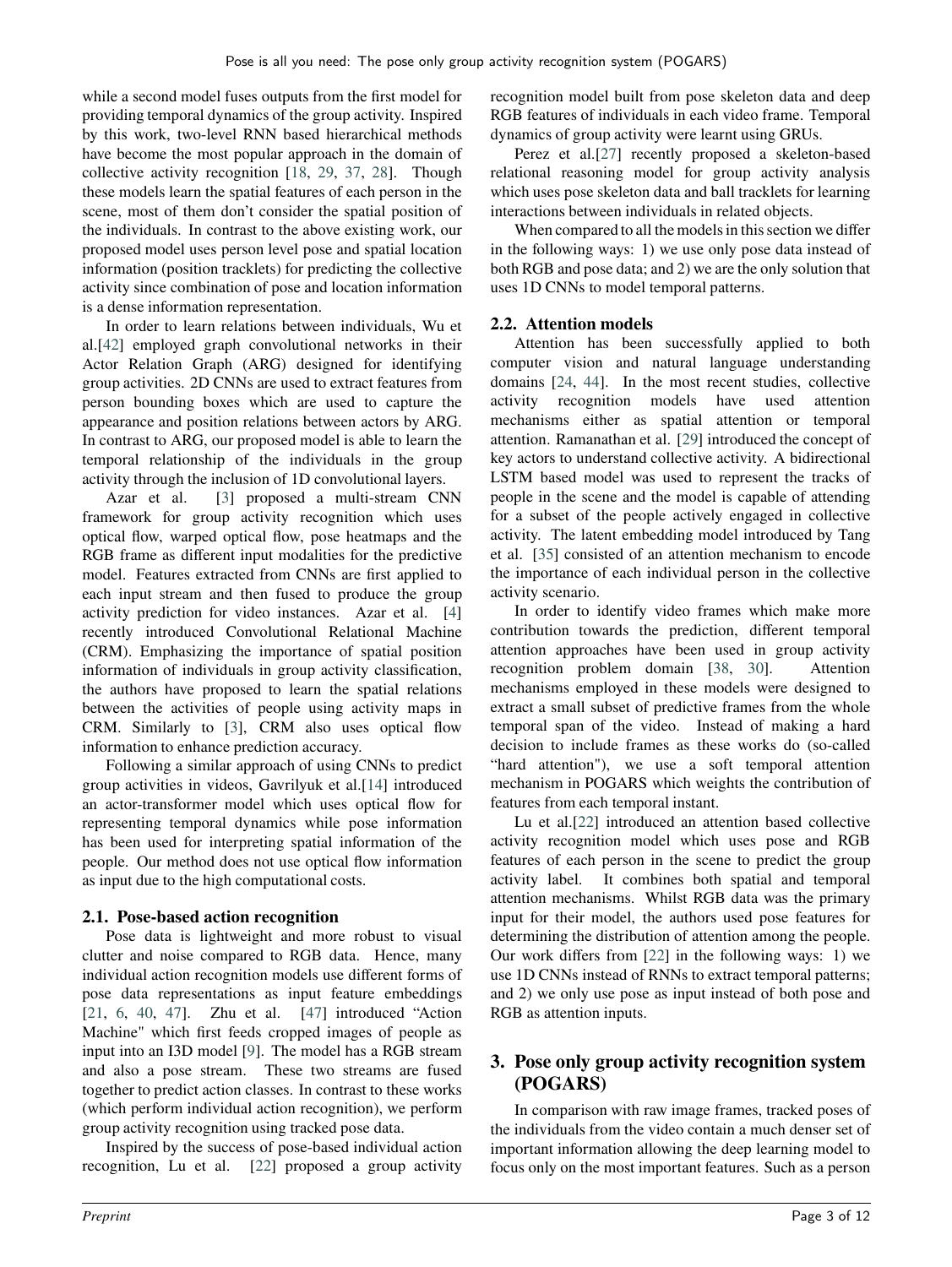<span id="page-3-0"></span>

Figure 1: Overview of pose only group activity recognition system (POGARS).

who is about to perform a spike in volleyball has a vastly different pose from someone who is running for the ball. Pose keypoints can be represented as numerical coordinates, as opposed to the high-dimensional pixel data of an RGB image.

One of the biggest challenges for modeling data in video is finding temporal coherence (tracking where one point in one frame moves to the next frame). Modeling temporal coherence in sequences of poses is more natural than in video data since each keypoint is assigned to a different dimension in the pose vector. Hence 1D CNNs can effectively model the changes in position of each keypoint across time. Further highlighting the most important data for activity recognition, we also use a self attention mechanism to assign a higher weight to more important people and frames for accurate group activity classification. Using extracted pose features instead of RGB features can produce a model that is better able to generalize across datasets since pose excludes factors from the input, such as lighting conditions, team uniform colour, the colour of the court, audience appearance and other nuisance factors.

Figure [1](#page-3-0) shows an overview of the proposed POGARS

approach. First, position coordinates and associated bounding boxes of each person across time in the input video are acquired from manual annotations used in [\[31](#page-10-22)]. Next we generate 16 2D keypoint estimations for each individual by feeding the bounding box tracklets to stacked hourglass human pose estimation algorithm [\[25](#page-10-23)]. Position coordinate tracklets are fed into a fully connected layer to create a descriptive feature embedding for the position of each individual in the frame. Position embeddings and keypoint pose representations are concatenated together to produce a composite feature embedding for each individual that contains pose and position information.

Feature representations of consecutive frames in the video clip contribute in different degrees to class prediction. The concatenated feature embeddings of each person in each frame is fed into a temporal attention mechanism to calculate frame-wise attention weights. An element-wise multiplication between the feature embedding and attention weights across the temporal dimension is performed before feeding the features into a set of 1D CNN blocks. Subsequent CNN blocks with residual connections are able to learn temporal dynamics of the individuals using the pose and position embeddings.

POGARS performs multi-task learning by predicting both group activity label  $p_G$  and individual action labels  $p_I$ . This is achieved by attaching two separate heads (one for group activity prediction and the other for individual activity prediction) to the output feature set from 1D CNN blocks.

To implement spatial attention, attention weights of each individual are multiplied element-wise with the corresponding feature embedding to ensure the feature embeddings of key people in the video get more attention in the process of predicting the group activity. Detailed descriptions of each component of our method are presented in the following subsections.

## **3.1. Tracking and pose estimation**

Since our collective activity recognition model is based on position and pose feature representations of individuals, we employ manually annotated bounding boxes of the people from [\[31\]](#page-10-22) which are in the image space. Our approach decouples tracking and pose estimation from the model used to classify the group activities. In the event that manually annotated tracks are not available any multi-object detection and tracking algorithm can be used, with the final classification accuracy expected to correlate positively with the performance of these algorithms.

After object detection, we extract the human pose of each person. There are many existing 2D human pose estimation models which are appropriate for inferring such pose keypoints [\[32](#page-10-24), [8](#page-9-6), [25\]](#page-10-23). Pose estimation methods which first detect body joints and then group them to form individual poses per person are called bottom-up approaches. In contrast, top-down approaches first detect people in the scene and then predict keypoints of each detected person. Top-down approaches have been found to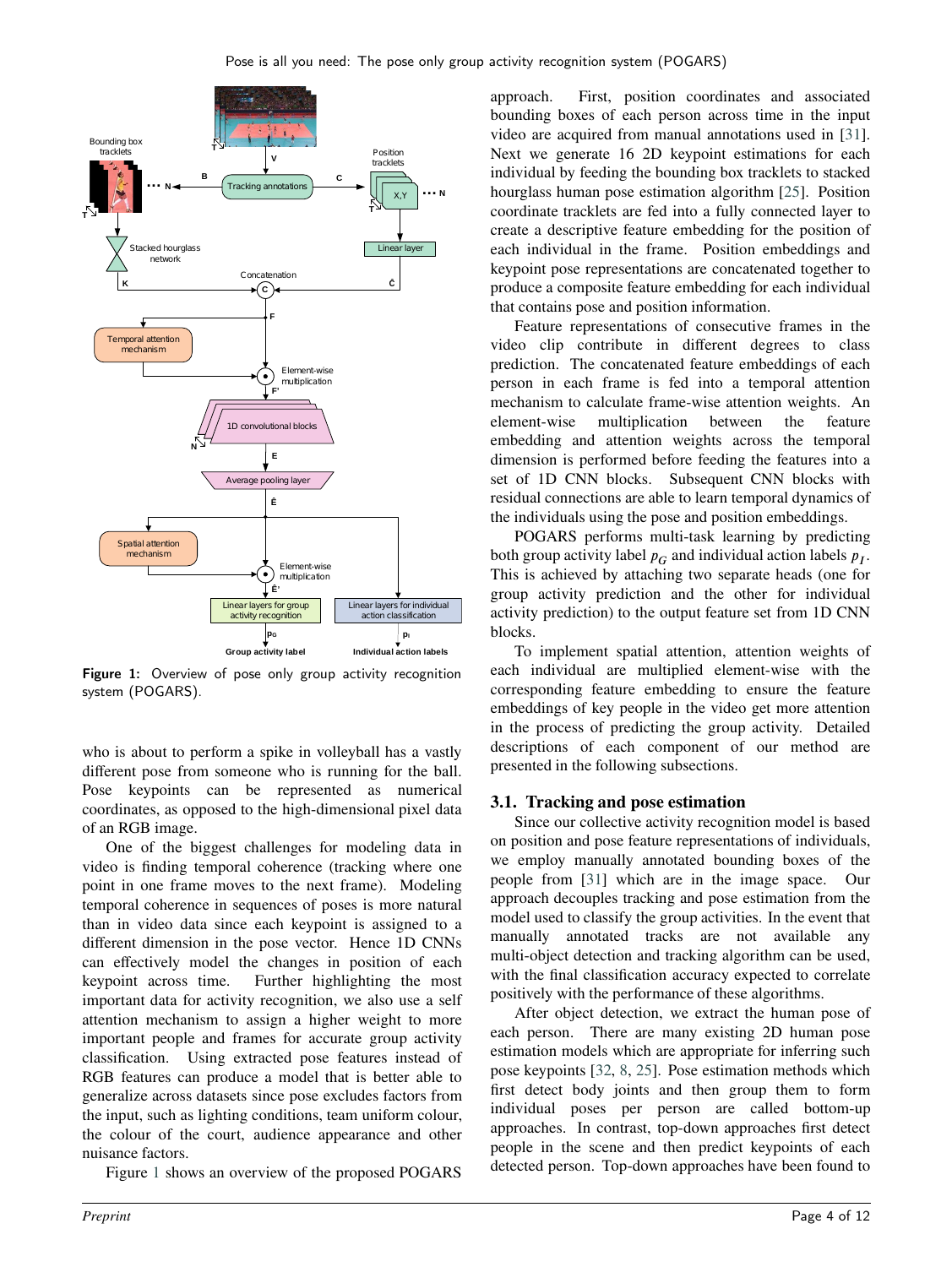<span id="page-4-0"></span>

Figure 2: Different person level fusion approaches of POG-ARS. Each approach was tested with two temporal evolution modeling variations: bidirectional LSTMs and 1D CNNs.

be more accurate than bottom up approaches for performing pose estimation [\[15](#page-10-25)]. Hence, we take a top-down approach by first using [\[11\]](#page-10-26) to find bounding boxes around the people and then employing the pre-trained stacked hourglass model [\[25](#page-10-23)] to estimate joint coordinates of each person. Due to the modular nature of our group activity recognition method, any human tracking algorithm and 2D human pose estimation algorithm can be used with our proposed approach. This includes bottom-up pose tracking approaches, which may be suitable candidates for situations where computational speed is of key importance.

Given an input video clip *V* containing *N* people and spanning *T* frames, manual annotations have been used to generate *N* bounding box tracklets  $B \in \mathbb{R}^{N \times 4 \times T}$  and position coordinate tracklets of each bounding box  $C \in \mathbb{R}^{N \times 2 \times T}$ .

For each individual, 16 2D pose keypoints  $K \in \mathbb{R}^{N \times 32 \times T}$  are estimated using the stacked hourglass pose estimation algorithm. A linear layer is added on top of the bounding box position coordinates  $C$  in order to generate a descriptive feature embedding  $\hat{C} \in \mathbb{R}^{N \times 32 \times T}$  to represent the spatial position of the people in each frame. Pose feature representation  $K$  and position feature representation  $\hat{C}$  of each corresponding individual are concatenated, so  $(K|\hat{C}) = F \in \mathbb{R}^{N \times 64 \times T}$  feature embedding of the tracked pose is generated. Since the temporal evolution block is responsible for learning each person level feature separately, the order of people is important. Thus we ensured that the pose feature representations of each individual in each frame are ordered consistently by stacking them in a left to right in terms of x-position in the video frame.

## **3.2. POGARS with different person level fusion and temporal modeling approaches**

POGARS captures the spatial and temporal evolution of individuals in order to predict the group activity label. Person level spatiotemporal features are fused together to generate a person level feature representation. Learning group activities in the video instances is done by modeling temporal evolution of the fused feature representations. We explored two different person level fusion strategies and two temporal modeling variations within POGARS.

## *3.2.1. Person-level fusion*

Figure [2](#page-4-0) illustrates the two different person level fusion approaches we explored. These two approaches are early person fusion and late person fusion. In **early person fusion**, person-level feature independence is removed before modeling the temporal evolution by fusing the tracked pose features of all people before input into the module that captures temporal dynamics. Alternatively, in **late person fusion** the temporal evolution of each person is first modeled individually before the learned features are fused together at the end.

In the late person fusion method, the temporal evolution block is responsible for learning the tracked pose of each person separately while the early person fusion method combines person level feature embeddings of each frame before combining the temporal dimension using the temporal modeling block. The early person fusion approach eliminates the need for person level tracking by combining the features of each person before temporal modeling. Although not needing to perform tracking eliminates one potential source of error, our experiments show person-wise spatiotemporal feature learning (as provided by late person fusion) is essential for achieving higher classification accuracy.

## *3.2.2. Temporal evolution modeling*

Most of the existing group activity recognition mechanisms [\[12,](#page-10-11) [18,](#page-10-0) [37](#page-10-12), [22\]](#page-10-2) use LSTM or GRU based networks for learning temporal dynamics of the video. In our experiments we evaluated two temporal evolution modeling approaches: bidirectional LSTMs and 1D CNN, and found that POGARS networks which utilise 1D convolutions outperform their LSTM counterparts. We give a detailed description of our 1D CNN based temporal modeling block in section [3.4.](#page-5-0)

## <span id="page-4-1"></span>**3.3. Temporal attention mechanism**

Group activities have different important stages in their temporal span. For example, in a volleyball spiking activity, the frames in close temporal proximity to the instant that the player strikes the ball are typically more important than rest of the frames. Directing the model to attend to features from the most important frames prevents the model from overfitting to less important frames which may contain irrelevant information. Hard attention based methods such as [\[38,](#page-10-20) [45\]](#page-10-27) detect a specific set of video frames that maximally contribute to the final prediction.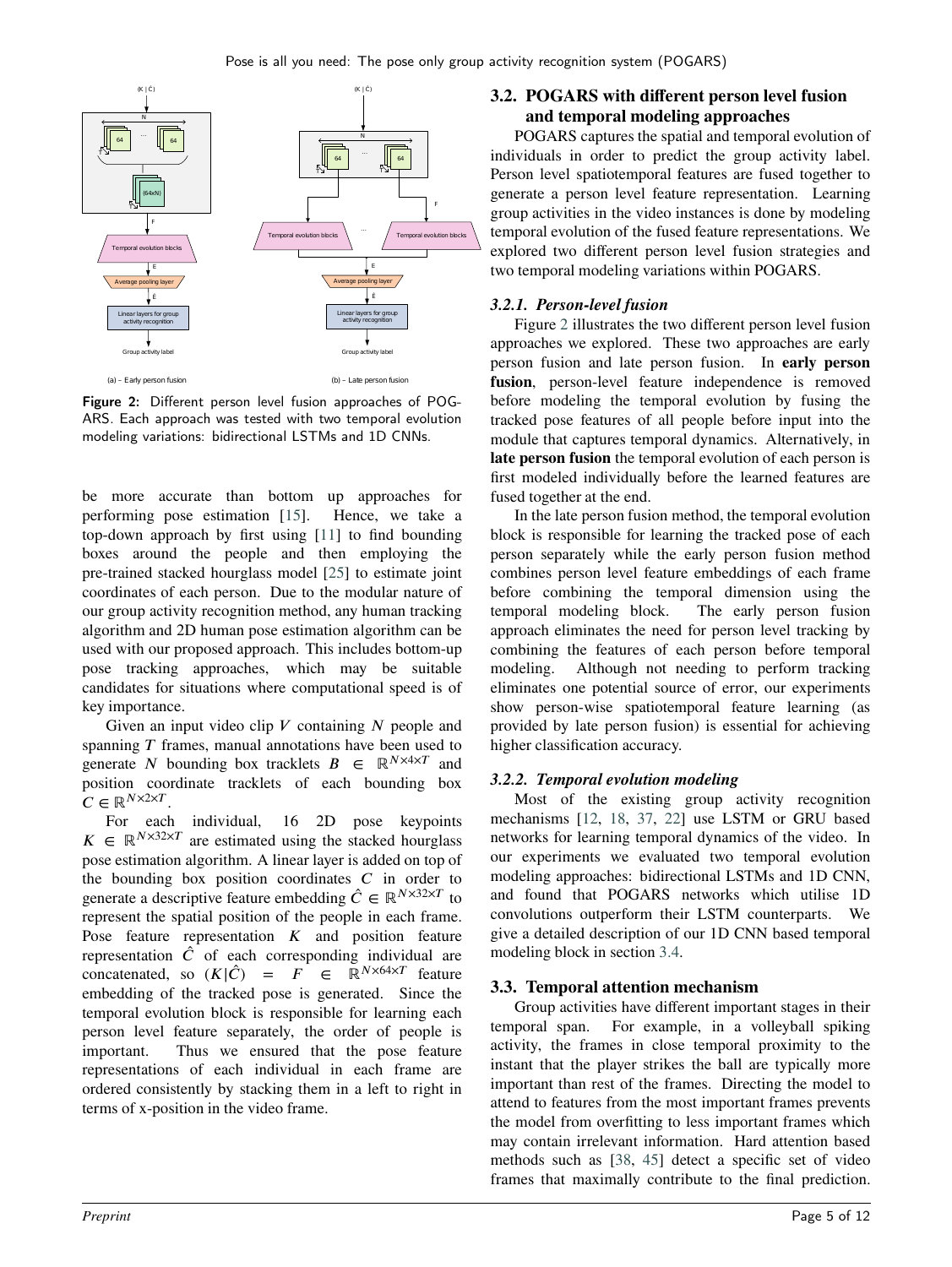<span id="page-5-1"></span>

Figure 3: Composition of a single convolutional block of POG-ARS.

Rather than selecting a small number of frames to keep for further analysis and discarding the rest, we propose a soft self attention mechanism which assigns an importance weight to every frame.

The attention mechanism we have employed in POGARS contains a set of linear layers and a softmax layer. Given the feature embedding of individuals F, temporal attention is computed as,

$$
F' = softmax(\phi(F)) \odot F \tag{1}
$$

where  $\phi$  is the temporal attention function (modelled using linear layers). Computed temporal attention weights are multiplied element wise across the time dimension with the feature embedding *F*. This produces  $F' \in \mathbb{R}^{N \times 64 \times T}$  which is the feature embedding of the video clip weighted according to frame-wise temporal importance.

#### <span id="page-5-0"></span>**3.4. Temporal evolutions of individuals based on tracked pose**

In the proposed method, people in the video clip are represented by feature embeddings of their respective tracked poses. Learning temporal evolution of the pose and position dynamics of individuals is critical for predicting the collective activity performed by the group. We employed 1D CNNs to model the temporal evolutions of individuals instead of RNNs, based on the study we did with different POGARS architectures. In contrast to RNNs, the ability of 1D CNNs to learn deep related temporal features and translational equivariance makes them a better fit for representing fine grained pose and position evolutions of individuals across time. Figure [3](#page-5-1) shows the composition of convolutional blocks used in POGARS. Each convolutional block consists of 3 1D CNN layers with a skip connection, and POGARS contains 4 such blocks stacked together. The stack takes the post-attention feature embeddings  $F'$  as input and analyses the motion of

individuals by producing a temporally convolved feature representation  $\vec{E} \in \mathbb{R}^{N \times 1024 \times T}$ .

#### <span id="page-5-3"></span>**3.5. Spatial attention mechanism**

In POGARS we employ a spatial attention mechanism that uses temporally convolved feature extractions of each individual to identify each person's importance score for the particular group activity. Our spatial attention block contains a set of linear layers and a softmax layer. Temporally convolved feature embeddings *E* are average pooled in the time dimension to produce a feature embedding for each person in the video clip  $\hat{E} \in \mathbb{R}^{N \times 1024 \times 1}$  where *N* is the number of individuals in the video. The spatial attention is computed as,

$$
\hat{E}' = softmax(\psi(\hat{E})) \odot \hat{E}
$$
 (2)

where  $\psi$  is the spatial attention function. Computed spatial attention weights are multiplied element wise across the person dimension with the feature embedding  $\hat{E}$ . This produces  $\hat{E}' \in \mathbb{R}^{N \times 1024 \times 1}$  which is the feature embedding of all individuals in the video clip weighted accordingly to each person's importance.

#### **3.6. Multi-task learning for group activity recognition and individual action recognition**

In parallel to learning the collective activity label, POGARS uses parameter sharing to also predict the individual actions of each person in the video clip. The average pooled feature representation is shared between two task-specific linear layer stacks. One of these layers predicts the group activity label, whilst the other predicts individual action labels for each person. Feature embeddings used for individual activity recognition are not weighted with the spatial attention mechanism.

In order to train our proposed multi-task model, the losses of group activity recognition task and individual action recognition are optimized simultaneously. Considering  $\mathcal{L}_{IA}$  as the individual action prediction loss and  $\mathcal{L}_{GA}$  as the group activity recognition loss, the multi-task loss function  $\mathcal{L}_{MT}$  of the model is defined as follows:

<span id="page-5-2"></span>
$$
\mathcal{L}_{MT} = \alpha \mathcal{L}_{IA} + \mathcal{L}_{GA} \tag{3}
$$

We used multi-class cross entropy loss as the loss function for both individual and group activity prediction in our experiments. To achieve the optimum accuracy for group activity recognition, we found that  $\alpha$  set to 2.0 gave the best results.

# **3.7. Relationship between individuals and**

**relevant objects for group activity recognition** Using specific activity-related objects such as a ball, bat or a puck is a common scenario in group sports. Perez et al.[\[27\]](#page-10-6) explored the effectiveness of learning ball tracklets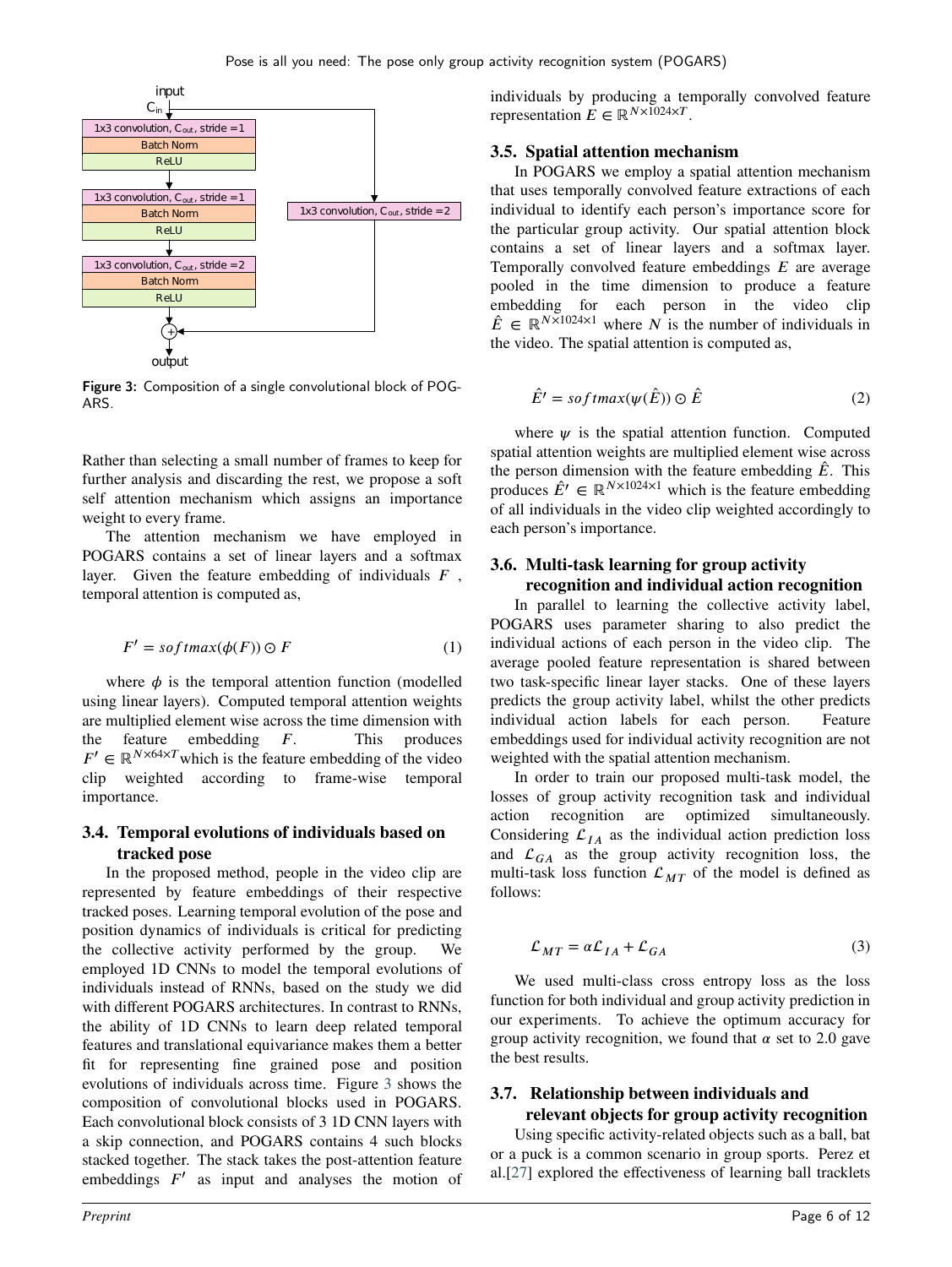<span id="page-6-0"></span>

Figure 4: Adding ball as an input modality for POGARS.

for predicting group activity instances in volleyball videos using their GIRN model. In order to benchmark POGARS with GIRN, we experimented with adding position coordinates of the volleyball as an input modality for our network (See figure [4\)](#page-6-0).

Given the ball position coordinates in the image space  $O \in \mathbb{R}^{2 \times T}$ , sinusoidal positional encoding [\[39](#page-10-28)] is applied in order to generate a descriptive feature embedding  $\hat{O} \in \mathbb{R}^{64 \times T}$ . The feature embeddings are fed into a stack of 1D CNN blocks (similar to the architecture described in section [3.4\)](#page-5-0) to produce a temporally convolved feature representation  $G \in \mathbb{R}^{1024 \times T}$ , followed by global average pooling to remove the temporal dimension. The resulting ball features are concatenated to  $\hat{E}'$  for generating  $H \in \mathbb{R}^{(N+1)\times 1024}$ , which is employed for predicting group activities by using a linear layer stack.

## **4. Experiments**

## **4.1. Experimental setup**

POGARS is evaluated by performing experiments on the popular volleyball dataset [\[17](#page-10-7)]. Manually annotated bounding box tracklets and position coordinate tracklets of each player in the volleyball videos are obtained from [\[31\]](#page-10-22). The annotations are in image space. We utilized stacked hourglass pose keypoint estimation algorithm [\[25\]](#page-10-23) for

#### <span id="page-6-1"></span>Table 1

Comparison of different settings of the POGARS evaluated on Volleyball dataset.

| Method                                                               | Accuracy |
|----------------------------------------------------------------------|----------|
| POGARS - early person fusion setting with LSTM based network         | 81.4     |
| POGARS - late person fusion setting with LSTM based network          | 85.9     |
| POGARS - early person fusion setting with 1D CNN based network       | 83.0     |
| POGARS - late person fusion setting with 1D CNN based network        | 88.3     |
| POGARS - with only spatial attention                                 | 90.8     |
| POGARS - with only temporal attention                                | 91.7     |
| POGARS - with spatial and temporal attention                         | 92.1     |
| POGARS ALL - with spatial, temporal attention and multitask learning | 93.2     |

predicting 16 keypoints *(ankles, knees, hips, pelvis, spine, neck, head, wrists, elbows and shoulders)* of each player in the video frames. The stacked hourglass network has been pretrained using the MPII dataset [\[2\]](#page-9-7). Coordinates of the extracted keypoints are expressed relative to the pelvis joint location, whereas the position coordinate tracklets are expressed in absolute frame space.

Coordinate tracklets of the people are scaled to values between 0-1. From each video clip, 36 frames are utilized in model training and evaluation. We used stochastic gradient descent with ADAM [\[19](#page-10-29)] with initial learning rate set to 10<sup>-3</sup>, step-wise learning rate decay with a step size of 7 and fixed moving average decay rates  $\beta_1 = 0.9, \beta_2 = 0.999$ . Models are implemented using the PyTorch deep learning framework [\[26\]](#page-10-30) and trained on an NVIDIA GeForce RTX 2080 Ti GPU.

## **4.2. Volleyball dataset**

The volleyball dataset introduced by Ibrahim et al. [\[17\]](#page-10-7) contains 55 videos collected from publicly available YouTube volleyball matches. It includes 4830 trimmed group activity instances which belong to 8 activity classes. Each activity instance contains 41 frames where the middle frame is labeled with the group activity label and individual action labels. The 9 individual action labels are *spiking, blocking, setting, jumping, digging, standing, falling, waiting,* and *moving*. The 8 group activity labels are *right spike, left spike, right set, left set, right pass, left pass, right winpoint,* and *left winpoint*.

For our experiments we use the same manual bounding box annotations and player positions as [\[31\]](#page-10-22). We have also followed the train/test splits suggested by [\[17\]](#page-10-7). In order to reduce model overfitting, we perform data augmentation by also training on horizontally flipped versions of examples from the training set and flipping the activity labels accordingly.

#### **4.3. Experiment results** *4.3.1. Ablation study*

POGARS consists of two different attention mechanisms and a fusion mechanism that promotes learning spatiotemporal dynamics of the individuals involved with the activity. We performed an ablation study to assess the impact of these key features on overall performance. Moreover we performed experiments on two different temporal modeling methods for POGARS.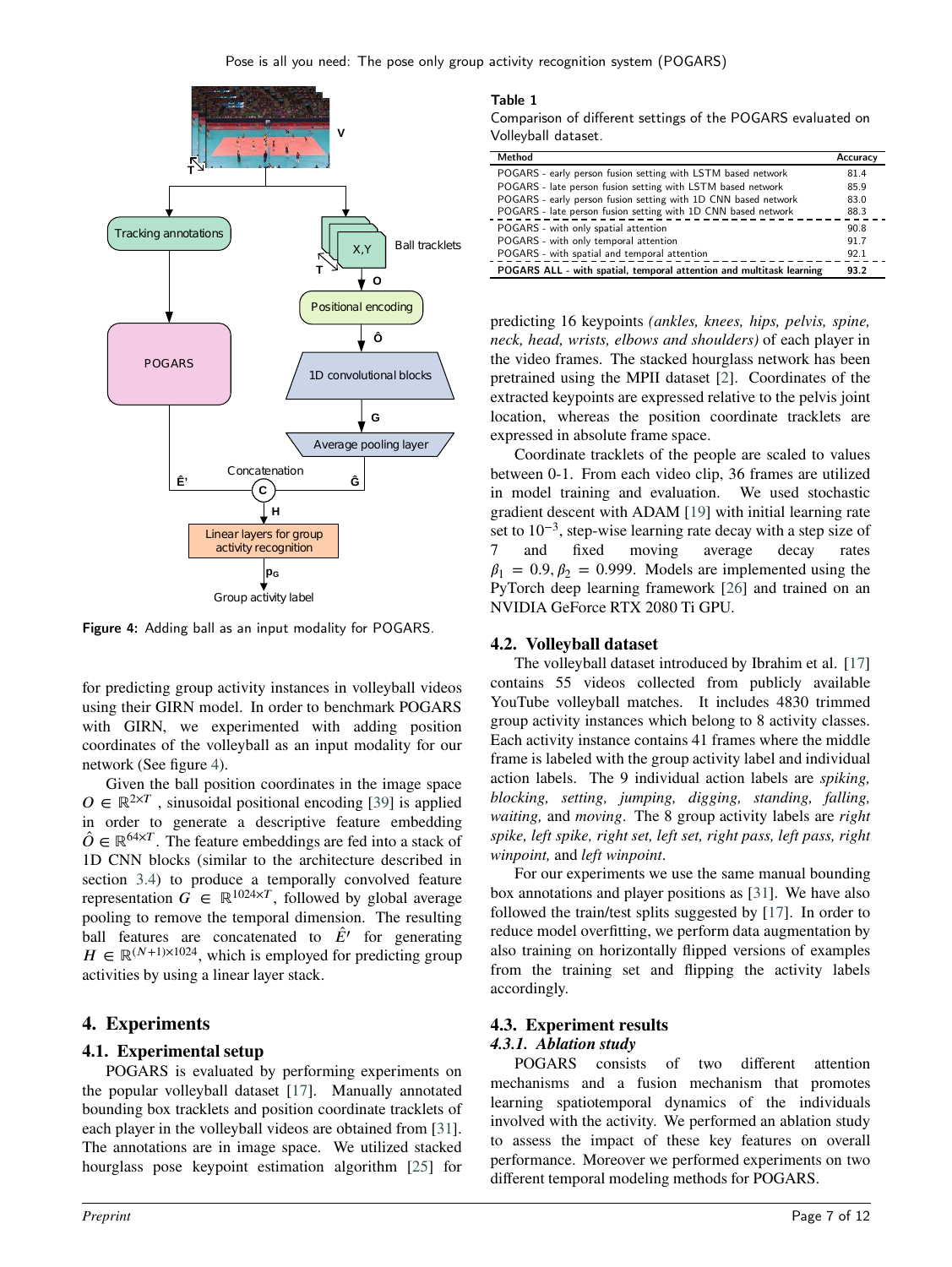<span id="page-7-0"></span>Table 2 Test accuracies for volleyball dataset with different train/test splits.

| Method            | Default data split | Olympic data split | <b>Difference</b> |
|-------------------|--------------------|--------------------|-------------------|
| $13D$ [9]         | 84.6               | 73.9               | 10.7              |
| <b>POGARS ALL</b> | 93.2               | 89.7               | 3.5               |

As the results in table [1](#page-6-1) show, both spatial and temporal attention are beneficial and complementary. Furthermore, the results show that the late person fusion approach achieves higher accuracy than early fusion. Consequently we use late person fusion for the remainder of our experiments.

Instead of RNNs, we used 1D CNNs for the backbone of our model. Results show that POGARS using 1D Convolutions (late person fusion without attention) outperforms an LSTM-based counterpart model with the same basic architecture by 2.4%. This demonstrates the ability of 1D CNNs to learn lower-level fine grained feature dynamics of individuals. Moreover, we theorize that the translational equivariance of CNNs is useful for understanding repetitive movement dynamics of group activities.

While predicting the group activity label, our model is capable of predicting the individual action labels of people in the scene with the aid of a multi-task learning approach. We used a combined loss function as stated in equation [3](#page-5-2) for model training. Superior accuracy of the multi-task model clearly indicates that multi-task learning leads to the implicit development of shared features, and that these features are more predictive of group activity than features learned through group activity recognition alone. Though individual action recognition is not the focus of our work, we achieved 79.5% accuracy for that particular task using pose information only.

#### *4.3.2. Generalization capability of POGARS*

To test the generalization capability of POGARS, we created an experiment in which we split the volleyball dataset according to the match venues. 29 videos out of the 55 videos in the dataset, were recorded at the same 2012 London Olympics venue. We designated that particular set of videos as the train set while the rest were used for model testing. We named this special data split as the *"Olympic split"*.

Since most of the group activity recognition approaches [\[4,](#page-9-2) [36,](#page-10-31) [22\]](#page-10-2) have used 3D convolution based networks, we used a I3D based network [\[9\]](#page-10-4) for the comparison with POGARS. The I3D network is a well recognized and strong baseline algorithm for action recognition. The I3D network we used was pretrained on the Imagenet [\[34\]](#page-10-32) and Kinetics datasets [\[9](#page-10-4)]. Table [2](#page-7-0) summarises the validation accuracies of I3D model and POGARS for the different data splits of volleyball dataset.

As shown in Table [2,](#page-7-0) POGARS exhibits only a 3.5 percentage point decrease in test accuracy when training and evaluating on the skewed Olympics data split, as

<span id="page-7-1"></span>

Figure 5: Average attention weights assigned for each temporal instance for the videos in volleyball dataset.

opposed to the much larger drop of 10.7 percentage points exhibited by the I3D model. This observation implies training a model only using tracked pose (like for POGARS) is better able to generalize across different playing environments and venues compared to using RGB image input to train a model (like I3D model) for group activity recognition.

### *4.3.3. Visualization of the spatial and temporal attention mechanisms*

In order to qualitatively assess the effectiveness of the spatial and temporal attention mechanisms, we visualized both spatial and temporal attention outputs of the best performing POGARS.

Since group activities have different important stages in their temporal span, our temporal attention mechanism described in section [3.3](#page-4-1) is capable of assigning attention weights to each frame in accordance with its perceived importance. Each activity clip of the volleyball dataset we used in our experiments consists of 36 frames where the 16<sup>th</sup> frame is the central keyframe of the group activity. Therefore we expect that frames neighboring the  $16<sup>th</sup>$  frame  $(t = 15)$  should generally receive high attention when predicting the group activity label. Figure [5](#page-7-1) illustrates the predicted mean temporal attention weights for each frame index as assigned by POGARS. The graph indicates a clear peak in attention weights when  $t = 15$  (key frame) and comparatively high attention weights for the neighboring frames. This observation indicates that our temporal attention mechanism can identify the predictive power of frames from group activity video instances.

The spatial self attention mechanism discussed in section [3.5](#page-5-3) attends to the key people involved in the group activity. Though group activities are labeled according to the side of the volleyball court they were performed from (such as *left spike* and *right spike*), players on both sides of the court contribute to a group activity. For example, the players on the left hand side of the court may form a defensive formation when a right spike activity is taking place. Figure [6](#page-8-0) visualizes the attention weights assigned for players in a *right spike* group activity of volleyball data, along with several frame images cropped around the player with highest attention. In this case the player with highest attention is the one spiking the ball, so it is clear that POGARS has correctly assigned attention to the major role-player for this particular group activity.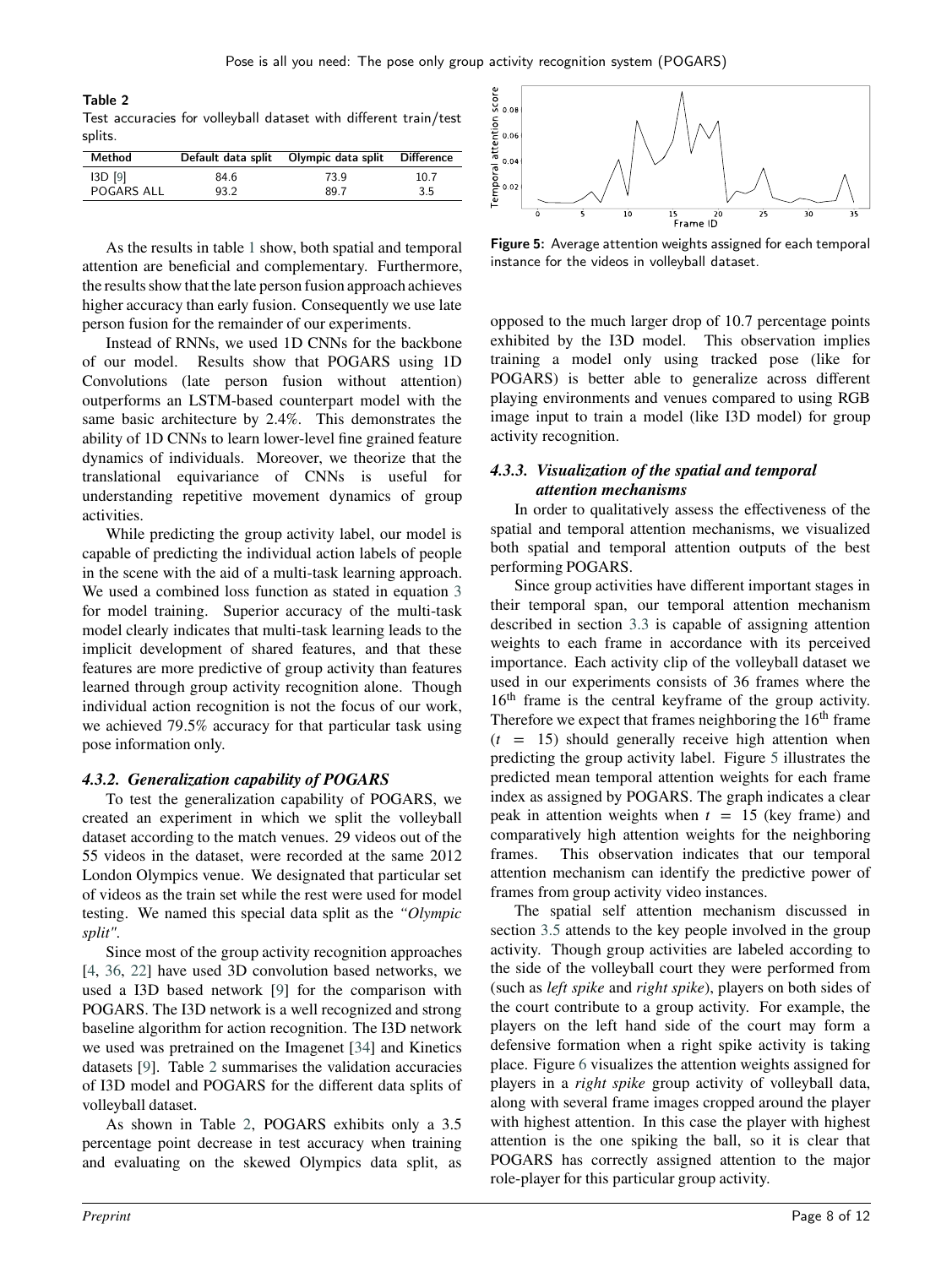<span id="page-8-0"></span>

Figure 6: Spatial attention assigned for the players involved in right spike activity by POGARS. Key frame of the activity is visualized with player bounding boxes colored according to the spatial attention score.

#### <span id="page-8-1"></span>Table 3

Comparison of different baselines and state-of-the-art methods with POGARS evaluated on volleyball dataset.

| Method                                     | <b>Feature extraction method</b> | Accuracy |
|--------------------------------------------|----------------------------------|----------|
| B1                                         | <b>RGB</b>                       | 73.3     |
| B <sub>2</sub>                             | RGB                              | 75.1     |
| B3                                         | RGB                              | 63.0     |
| Two-stage hierarchical model [18]          | RGB                              | 81.9     |
| <b>CERN</b> [33]                           | RGB                              | 83.3     |
| I3D [9]                                    | <b>RGB</b>                       | 84.6     |
| Social Scene [5]                           | RGB                              | 89.9     |
| Action Relation Graph [43]                 | RGB                              | 92.6     |
| Joint learning with social groups [13]     | RGB                              | 93.1     |
| Multi-stream CNN [3]                       | $RGB + Optical$ flow             | 90.5     |
| Spatio-temporal attention based model [22] | $Pose + RGB$                     | 91.7     |
| Convolutional Relational Machine [4]       | $RGB + Optical$ flow             | 93.0     |
| Actor Transformers [14]                    | Pose $+$ Optical flow            | 94.4     |
| Group Interaction Relational Network [27]  | Pose                             | 88.4     |
| Actor Transformers [14]                    | Pose                             | 92.3     |
| <b>POGARS ALL</b>                          | Pose                             | 93.2     |
| Group Interaction Relational Network [27]  | Pose $+$ Ball tracklets          | 92.2     |
| <b>POGARS</b> with ball                    | $Pose + Ball$ tracklets          | 93.9     |

## *4.3.4. Performance comparison of POGARS against rival methods*

We compare the performance of POGARS with state-of-the-art methods and 3 baselines. Table [3](#page-8-1) reports the group activity recognition accuracy of the stated models on the volleyball dataset [\[17](#page-10-7)].

The baselines are:

• **B1 - Activity recognition with keyframe spatial features:** This baseline uses the middle frame of the activity video clip  $(21<sup>st</sup>$  frame among 41 frames) as the input to a ImageNet pre-trained ResNet34 model

#### [\[16\]](#page-10-36).

- **B2 Activity recognition with person level spatial and position features:** Similar to B1, except that we introduce a second stream for processing keyframe player bounding boxes represented as heatmaps. Learned spatial features from the two streams are fused together late in the architecture to predict the group activity.
- **B3 Activity recognition with spatiotemporal RGB features:** This baseline takes 16 consecutive frames of the collective activity as input to a network based on ResNet18 architecture with 3D CNN layers. B3 can be thought of as a temporally extended version of B1.

Both B1 and B2 use keyframe based spatial feature extractions for learning the group activity. Though these models don't consider the temporal aspect of the activities, they performed reasonably well in collective activity recognition by leveraging state-of-the-art image classification network architectures and transfer learning [\[46\]](#page-11-2). In B2 we use a second input stream consisting of heatmap representations of player bounding boxes in the keyframe. The slight increase of the accuracy in B2 compared to B1 implies that using player positions as additional input is beneficial in predicting group activity labels.

Compared to B1 and B2, B3 consumes more memory and computational power due to the 3D convolutional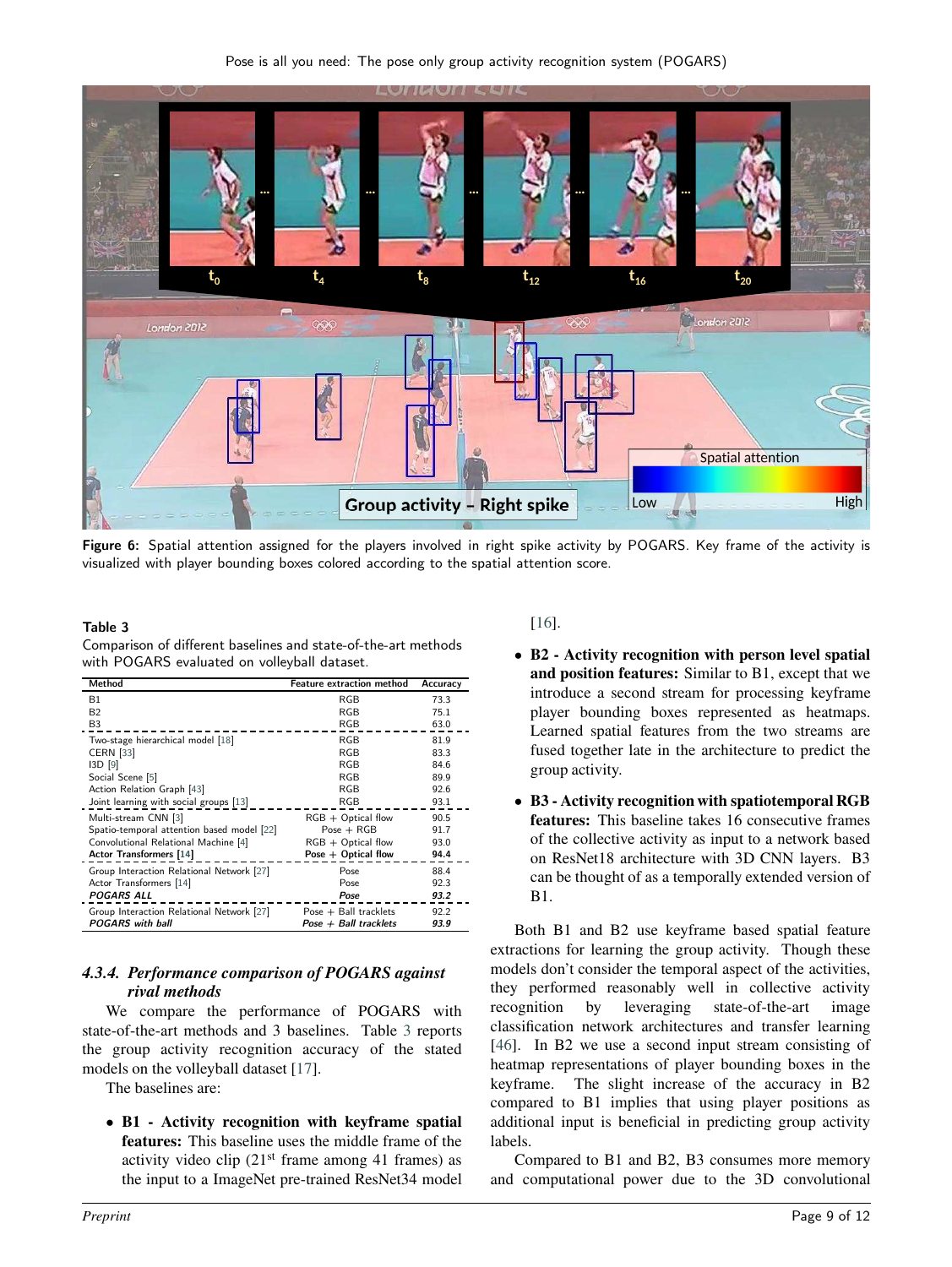<span id="page-9-8"></span>

Figure 7: Confusion matrix obtained using best performing POGARS for the volleyball dataset.

layers used in the network. The low accuracy of B3 suggests that the inclusion of deep 3D CNN networks is not a favorable trade-off in terms of computation versus accuracy. All baselines (B1, B2 and B3) use RGB based feature extraction to learn the spatiotemporal dynamics of the group activities. In our proposed group activity recognition model, we utilize pose keypoint estimations of the people and their position coordinates to create a descriptive feature embedding for each individual. Compared with the baseline approaches, POGARS reports a significantly higher achieved accuracy as well as faster model convergence.

POGARS performs better than the majority of existing group activity recognition algorithms on the Volleyball dataset (see table [3\)](#page-8-1). This includes methods which use RGB image based feature representations ([\[18,](#page-10-0) [33\]](#page-10-33)), variants of optical flow ([\[3](#page-9-1), [4](#page-9-2)]), and pose information based networks ([\[27\]](#page-10-6)).

To our knowledge, the Actor Transformer model [\[14](#page-10-3)] is the only group activity recognition model that achieves higher accuracy (1.2% improvement) than POGARS on the volleyball dataset. [\[14\]](#page-10-3) makes use of a computationally expensive 3D CNN based architecture which uses optical flow and pose information as input modalities. Although we recognize that utilizing different input modalities can improve benchmark accuracy results, they require more resource-intensive models to process.

We ran an additional experiment to evaluate the effectiveness of employing tracklets of related objects for group activity recognition by using ball tracklets as an additional input modality for POGARS. Our results in table [3](#page-8-1) show that POGARS is able to take advantage of the ball tracklets to improve classification accuracy by 0.7 percentage points. POGARS with ball tracking outperforms Group Interaction Relational Network[\[27\]](#page-10-6), the only other existing approach which makes use of ball trajectories.

Figure [7](#page-9-8) contains a confusion matrix summarizing correct and incorrect group activity label predictions. For the most part, POGARS is capable of providing accurate predictions for all 8 classes in the volleyball dataset. It can be seen that the proposed model will occasionally confuse *"pass"* and *"set"* activities, which can be explained by the fact that both of these activities are defined by the ball being passed between teammates and hence often involve similar player configurations.

## **5. Conclusions**

We propose POGARS, a novel architecture for identifying group activities. It does this by learning spatial and temporal dynamics of individuals and fusing learned features to classify the group activity. Using only tracked pose as input, POGARS is able to achieve highly competitive results on the Volleyball dataset with a very important benefit of generalizing the model to testing conditions that differ significantly from training conditions. We also demonstrated that our method's temporal attention mechanism is capable of identifying the specific importance of each frame in the video clip while the spatial attention mechanism provides a person-wise importance score based on their involvement for the particular collective activity. For future work we plan to explore solving the problem of temporal action localization in untrimmed video using only tracked pose.

## **References**

- <span id="page-9-4"></span>[1] Amer, M.R., Lei, P., Todorovic, S., 2014. Hirf: Hierarchical random field for collective activity recognition in videos, in: European Conference on Computer Vision, Springer. pp. 572–585.
- <span id="page-9-7"></span>[2] Andriluka, M., Pishchulin, L., Gehler, P., Schiele, B., 2014. 2d human pose estimation: New benchmark and state of the art analysis, in: 2014 IEEE Conference on Computer Vision and Pattern Recognition, pp. 3686–3693. doi:[10.1109/CVPR.2014.471](http://dx.doi.org/10.1109/CVPR.2014.471).
- <span id="page-9-1"></span>[3] Azar, S.M., Atigh, M.G., Nickabadi, A., 2018. A multi-stream convolutional neural network framework for group activity recognition. CoRR abs/1812.10328. URL: <http://arxiv.org/abs/1812.10328>, [arXiv:1812.10328](http://arxiv.org/abs/1812.10328).
- <span id="page-9-2"></span>[4] Azar, S.M., Atigh, M.G., Nickabadi, A., Alahi, A., 2019. Convolutional relational machine for group activity recognition. CoRR abs/1904.03308. URL: <http://arxiv.org/abs/1904.03308>, [arXiv:1904.03308](http://arxiv.org/abs/1904.03308).
- <span id="page-9-0"></span>[5] Bagautdinov, T., Alahi, A., Fleuret, F., Fua, P., Savarese, S., 2017. Social scene understanding: End-to-end multi-person action localization and collective activity recognition. 2017 IEEE Conference on Computer Vision and Pattern Recognition (CVPR) URL: <http://dx.doi.org/10.1109/CVPR.2017.365>, doi:[10.1109/cvpr.2017.365](http://dx.doi.org/10.1109/cvpr.2017.365).
- <span id="page-9-3"></span>[6] Baradel, F., Wolf, C., Mille, J., 2017. Pose-conditioned spatio-temporal attention for human action recognition. CoRR abs/1703.10106. URL: <http://arxiv.org/abs/1703.10106>, [arXiv:1703.10106](http://arxiv.org/abs/1703.10106).
- <span id="page-9-5"></span>[7] Belongie, S., Malik, J., Puzicha, J., 2002. Shape matching and object recognition using shape contexts. IEEE Transactions on Pattern Analysis and Machine Intelligence 24. doi:[10.1109/34.993558](http://dx.doi.org/10.1109/34.993558).
- <span id="page-9-6"></span>[8] Cao, Z., Simon, T., Wei, S., Sheikh, Y., 2016. Realtime multi-person 2d pose estimation using part affinity fields. CoRR abs/1611.08050. URL: <http://arxiv.org/abs/1611.08050>, [arXiv:1611.08050](http://arxiv.org/abs/1611.08050).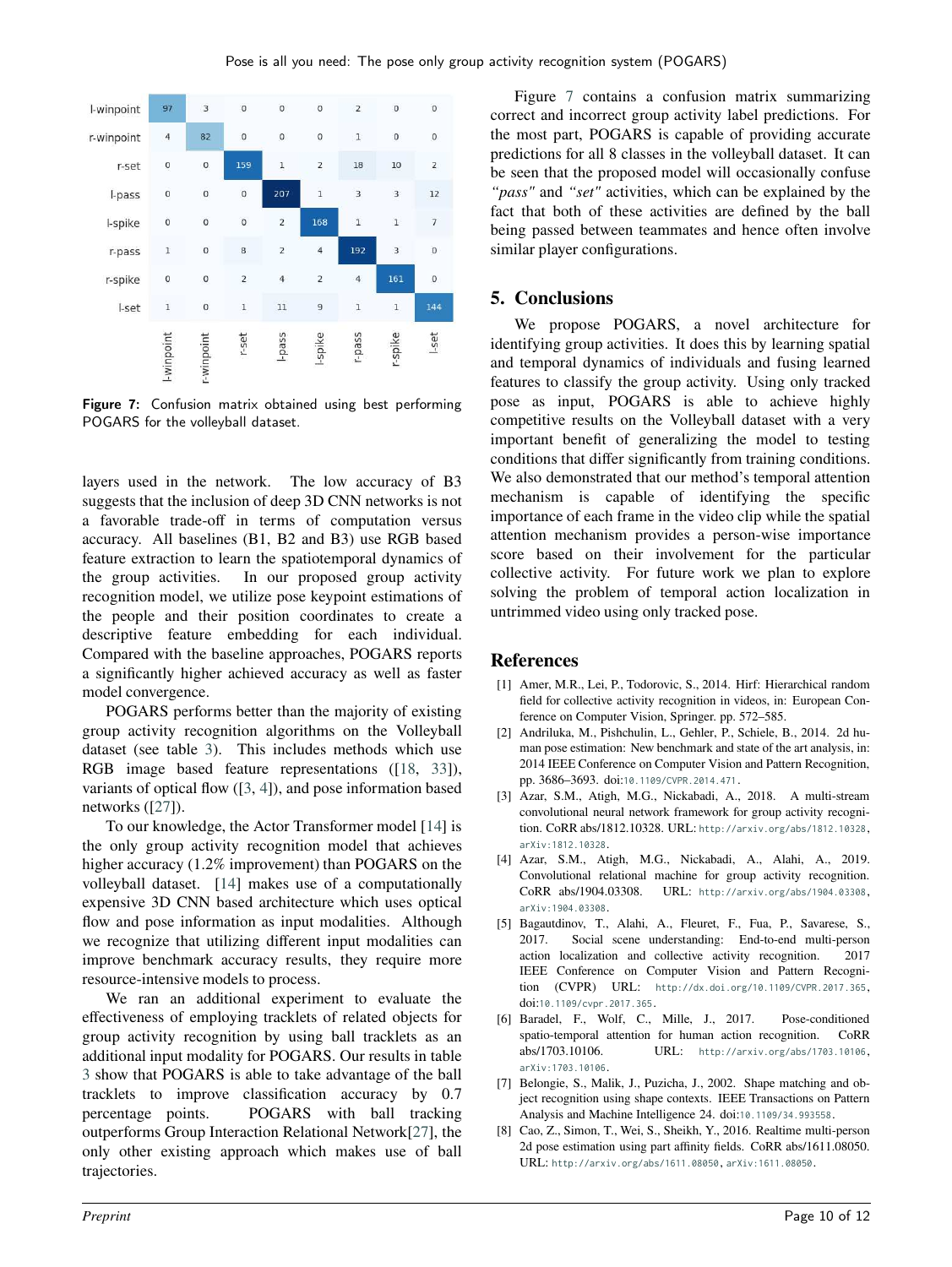- <span id="page-10-4"></span>[9] Carreira, J., Zisserman, A., 2017. Quo vadis, action recognition? a new model and the kinetics dataset. 2017 IEEE Conference on Computer Vision and Pattern Recognition (CVPR) URL: <http://dx.doi.org/10.1109/CVPR.2017.502>, doi:[10.1109/cvpr.2017.502](http://dx.doi.org/10.1109/cvpr.2017.502).
- <span id="page-10-9"></span>[10] Choi, W., Shahid, K., Savarese, S., 2009. What are they doing? : Collective activity classification using spatio-temporal relationship among people. 2009 IEEE 12th International Conference on Computer Vision Workshops, ICCV Workshops , 1282–1289.
- <span id="page-10-26"></span>[11] Danelljan, M., Häger, G., Khan, F., 2014. Accurate scale estimation for robust visual tracking. British Machine Vision Conference , 1–11.
- <span id="page-10-11"></span>[12] Deng, Z., Vahdat, A., Hu, H., Mori, G., 2016. Structure inference machines: Recurrent neural networks for analyzing relations in group activity recognition. 2016 IEEE Conference on Computer Vision and Pattern Recognition (CVPR) URL: <http://dx.doi.org/10.1109/CVPR.2016.516>, doi:[10.1109/cvpr.2016.516](http://dx.doi.org/10.1109/cvpr.2016.516).
- <span id="page-10-35"></span>[13] Ehsanpour, M., Abedin, A., Saleh, F., Shi, J., . Joint learning of social groups, individuals action and sub-group activities in videos .
- <span id="page-10-3"></span>[14] Gavrilyuk, K., Sanford, R., Javan, M., Snoek, C.G., 2020. Actortransformers for group activity recognition, in: Proceedings of the IEEE/CVF Conference on Computer Vision and Pattern Recognition, pp. 839–848.
- <span id="page-10-25"></span>[15] He, K., Gkioxari, G., Dollar, P., Girshick, R., 2017. Mask r-cnn, in: Proceedings of the IEEE International Conference on Computer Vision (ICCV).
- <span id="page-10-36"></span>[16] He, K., Zhang, X., Ren, S., Sun, J., 2016. Deep residual learning for image recognition. 2016 IEEE Conference on Computer Vision and Pattern Recognition (CVPR) URL: <http://dx.doi.org/10.1109/CVPR.2016.90>, doi:[10.1109/cvpr.2016.90](http://dx.doi.org/10.1109/cvpr.2016.90).
- <span id="page-10-7"></span>[17] Ibrahim, M.S., Muralidharan, S., Deng, Z., Vahdat, A., Mori, G., 2015. A hierarchical deep temporal model for group activity recognition. CoRR abs/1511.06040. URL: <http://arxiv.org/abs/1511.06040>, [arXiv:1511.06040](http://arxiv.org/abs/1511.06040).
- <span id="page-10-0"></span>[18] Ibrahim, M.S., Muralidharan, S., Deng, Z., Vahdat, A., Mori, G., 2016. A hierarchical deep temporal model for group activity recognition. 2016 IEEE Conference on Computer Vision and Pattern Recognition (CVPR) URL: <http://dx.doi.org/10.1109/CVPR.2016.217>, doi:[10.1109/cvpr.2016.217](http://dx.doi.org/10.1109/cvpr.2016.217).
- <span id="page-10-29"></span>[19] Kingma, D., Ba, J., 2014. Adam: A method for stochastic optimization. International Conference on Learning Representations .
- <span id="page-10-8"></span>[20] Lan, T., Wang, Y., Yang, W., Robinovitch, S.N., Mori, G., 2012. Discriminative latent models for recognizing contextual group activities. IEEE Transactions on Pattern Analysis and Machine Intelligence 34, 1549–1562. doi:[10.1109/TPAMI.2011.228](http://dx.doi.org/10.1109/TPAMI.2011.228).
- <span id="page-10-15"></span>[21] Liu, J., Shahroudy, A., Xu, D., Wang, G., 2016. Spatio-temporal lstm with trust gates for 3d human action recognition. ArXiv abs/1607.07043.
- <span id="page-10-2"></span>[22] Lu, L., Di, H., Lu, Y., Zhang, L., Wang, S., 2019. Spatio-temporal attention mechanisms based model for collective activity recognition. Signal Processing: Image Communication 74, 162–174.
- <span id="page-10-5"></span>[23] Mehrasa, N., Zhong, Y., Tung, F., Bornn, L., Mori, G., 2017. Learning person trajectory representations for team activity analysis. CoRR abs/1706.00893. URL: <http://arxiv.org/abs/1706.00893>, [arXiv:1706.00893](http://arxiv.org/abs/1706.00893).
- <span id="page-10-17"></span>[24] Mnih, V., Heess, N., Graves, A., Kavukcuoglu, K., 2014. Recurrent models of visual attention. CoRR abs/1406.6247. URL: <http://arxiv.org/abs/1406.6247>, [arXiv:1406.6247](http://arxiv.org/abs/1406.6247).
- <span id="page-10-23"></span>[25] Newell, A., Yang, K., Deng, J., 2016. Stacked hourglass networks for human pose estimation. Lecture Notes in Computer Science , 483–499.
- <span id="page-10-30"></span>[26] Paszke, A., Gross, S., Massa, F., Lerer, A., Bradbury, J., Chanan, G., Killeen, T., Lin, Z., Gimelshein, N., Antiga, L., et al., 2019. Pytorch: An imperative style, high-performance deep learning library, in: Advances in Neural Information Processing Systems, pp. 8024–8035.
- <span id="page-10-6"></span>[27] Perez, M., Liu, J., Kot, A.C., 2020. Skeleton-based relational reasoning for group activity analysis. [arXiv:2011.05653](http://arxiv.org/abs/2011.05653).
- <span id="page-10-13"></span>[28] Qi, M., Wang, Y., Qin, J., Li, A., Luo, J., Van Gool, L., 2019. stag-

net: An attentive semantic rnn for group activity and individual action recognition. IEEE Transactions on Circuits and Systems for Video Technology PP, 1–1. doi:[10.1109/TCSVT.2019.2894161](http://dx.doi.org/10.1109/TCSVT.2019.2894161).

- <span id="page-10-1"></span>[29] Ramanathan, V., Huang, J., Abu-El-Haija, S., Gorban, A., Murphy, K., Fei-Fei, L., 2016. Detecting events and key actors in multi-person videos. 2016 IEEE Conference on Computer Vision and Pattern Recognition (CVPR) URL: <http://dx.doi.org/10.1109/CVPR.2016.332>, doi:[10.1109/cvpr.2016.332](http://dx.doi.org/10.1109/cvpr.2016.332).
- <span id="page-10-21"></span>[30] Raptis, M., Sigal, L., 2013. Poselet key-framing: A model for human activity recognition, in: 2013 IEEE Conference on Computer Vision and Pattern Recognition, pp. 2650–2657. doi:[10.1109/CVPR.2013.342](http://dx.doi.org/10.1109/CVPR.2013.342).
- <span id="page-10-22"></span>[31] Sendo, K., Ukita, N., 2019. Heatmapping of people involved in group activities, in: 2019 16th International Conference on Machine Vision Applications (MVA), pp. 1–6. doi:[10.23919/MVA.2019.8757971](http://dx.doi.org/10.23919/MVA.2019.8757971).
- <span id="page-10-24"></span>[32] Shotton, J., Fitzgibbon, A., Cook, M., Sharp, T., Finocchio, M., Moore, R., Kipman, A., Blake, A., 2011. Real-time human pose recognition in parts from single depth images, in: CVPR 2011, pp. 1297–1304. doi:[10.1109/CVPR.2011.5995316](http://dx.doi.org/10.1109/CVPR.2011.5995316).
- <span id="page-10-33"></span>[33] Shu, T., Todorovic, S., Zhu, S.C., 2017. Cern: Confidenceenergy recurrent network for group activity recognition. 2017 IEEE Conference on Computer Vision and Pattern Recognition (CVPR) URL: <http://dx.doi.org/10.1109/CVPR.2017.453>, doi:[10.1109/cvpr.2017.453](http://dx.doi.org/10.1109/cvpr.2017.453).
- <span id="page-10-32"></span>[34] Simonyan, K., Zisserman, A., 2014. Very deep convolutional networks for large-scale image recognition. arXiv preprint arXiv:1409.1556 .
- <span id="page-10-19"></span>[35] Tang, Y., Zhang, P., Hu, J., Zheng, W., 2017. Latent embeddings for collective activity recognition, in: 2017 14th IEEE International Conference on Advanced Video and Signal Based Surveillance (AVSS), pp. 1–6. doi:[10.1109/AVSS.2017.8078522](http://dx.doi.org/10.1109/AVSS.2017.8078522).
- <span id="page-10-31"></span>[36] Tran, D., Bourdev, L., Fergus, R., Torresani, L., Paluri, M., 2015. Learning spatiotemporal features with 3d convolutional networks. 2015 IEEE International Conference on Computer Vision (ICCV) URL: <http://dx.doi.org/10.1109/ICCV.2015.510>, doi:[10.1109/iccv.2015.510](http://dx.doi.org/10.1109/iccv.2015.510).
- <span id="page-10-12"></span>[37] Tsunoda, T., Komori, Y., Matsugu, M., Harada, T., 2017. Football action recognition using hierarchical lstm, pp. 155–163. doi:[10.1109/CVPRW.2017.25](http://dx.doi.org/10.1109/CVPRW.2017.25).
- <span id="page-10-20"></span>[38] Varona, X., Gonzàlez, J., Roca, F.X., Villanueva, J.J., 2000. Automatic selection of keyframes for activity recognition, in: International Conference on Articulated Motion and Deformable Objects, Springer. pp. 173–181.
- <span id="page-10-28"></span>[39] Vaswani, A., Shazeer, N., Parmar, N., Uszkoreit, J., Jones, L., Gomez, A.N., Kaiser, L., Polosukhin, I., 2017. Attention is all you need. CoRR abs/1706.03762. URL: <http://arxiv.org/abs/1706.03762>, [arXiv:1706.03762](http://arxiv.org/abs/1706.03762).
- <span id="page-10-16"></span>[40] Wang, H., Wang, L., 2017. Modeling temporal dynamics and spatial configurations of actions using two-stream recurrent neural networks. CoRR abs/1704.02581. URL: <http://arxiv.org/abs/1704.02581>, [arXiv:1704.02581](http://arxiv.org/abs/1704.02581).
- <span id="page-10-10"></span>[41] Wu, D., Sharma, N., Blumenstein, M., 2017. Recent advances in video-based human action recognition using deep learning: A review, in: 2017 International Joint Conference on Neural Networks (IJCNN), pp. 2865–2872. doi:[10.1109/IJCNN.2017.7966210](http://dx.doi.org/10.1109/IJCNN.2017.7966210).
- <span id="page-10-14"></span>[42] Wu, J., Wang, L., Wang, L., Guo, J., Wu, G., 2019a. Learning actor relation graphs for group activity recognition, in: Proceedings of the IEEE/CVF Conference on Computer Vision and Pattern Recognition, pp. 9964–9974.
- <span id="page-10-34"></span>[43] Wu, J., Wang, L., Wang, L., Guo, J., Wu, G., 2019b. Learning actor relation graphs for group activity recognition, in: Proceedings of the IEEE/CVF Conference on Computer Vision and Pattern Recognition, pp. 9964–9974.
- <span id="page-10-18"></span>[44] Xu, K., Ba, J., Kiros, R., Cho, K., Courville, A.C., Salakhutdinov, R., Zemel, R.S., Bengio, Y., 2015. Show, attend and tell: Neural image caption generation with visual attention. CoRR abs/1502.03044. URL: <http://arxiv.org/abs/1502.03044>, [arXiv:1502.03044](http://arxiv.org/abs/1502.03044).
- <span id="page-10-27"></span>[45] Yan, X., Gilani, S.Z., Qin, H., Feng, M., Zhang, L., Mian,